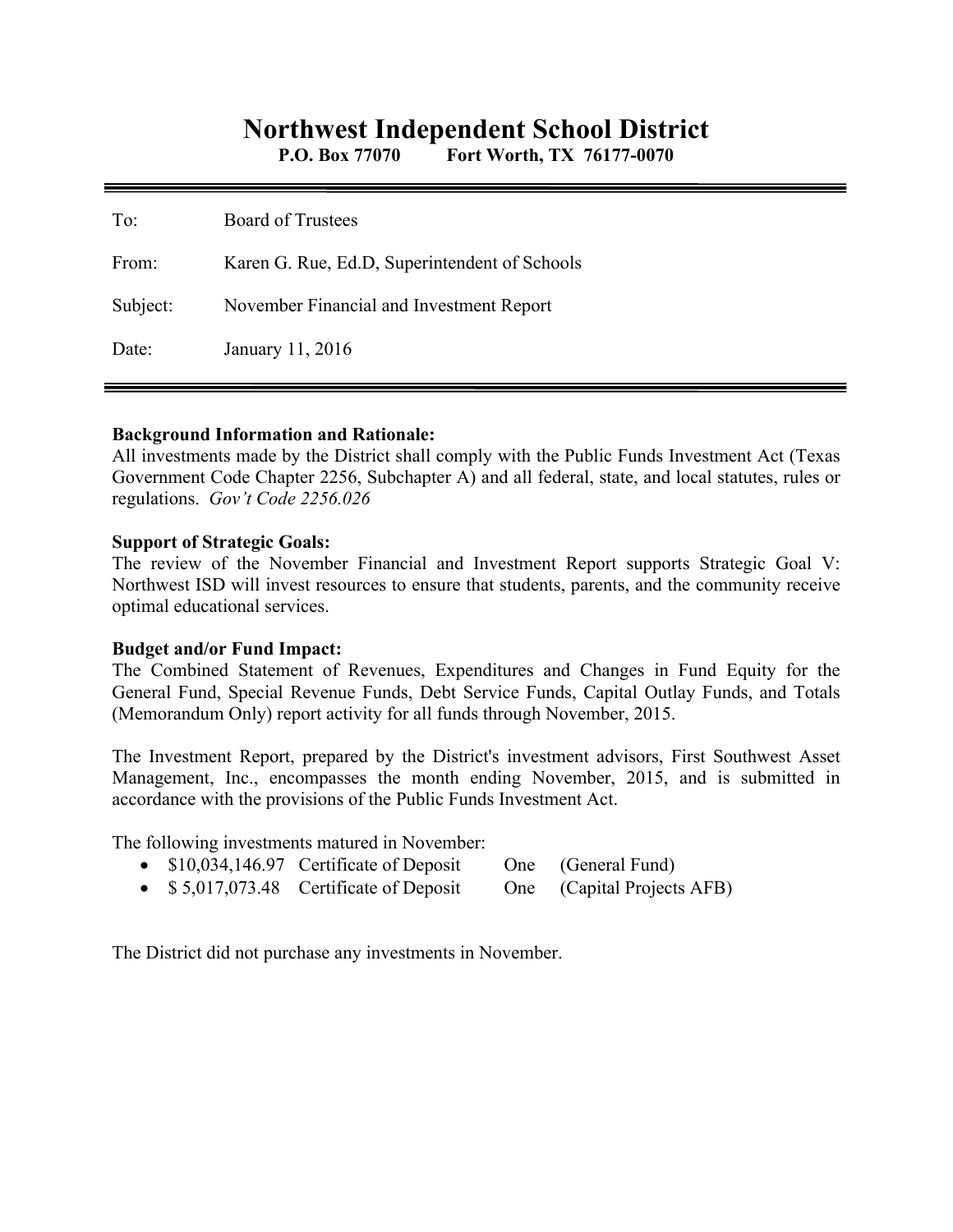Investments for the District's General Fund, Debt Service Funds, Capital Projects Funds, and Internal Service Funds total \$217,963,705.06 as of November 30, 2015.

|                               | Yield           |                     |
|-------------------------------|-----------------|---------------------|
|                               | to              |                     |
| <b>Fund</b>                   | <b>Maturity</b> | <b>Market Value</b> |
| General Fund                  | 0.337%          | \$61,216,129.72     |
| Special Revenue Funds         | 0.312%          | 1,168,277.75        |
| Debt Service Funds            | 0.319%          | 22,535,356.19       |
| <b>Capital Projects Funds</b> | $0.355\%$       | 95,485,708.57       |
| Capital Projects Funds - AFB  | 0.371%          | 37,558,232.83       |
| Total                         | $0.349\%$       | \$217,963,705.06    |

Board Policy states that, "The investment portfolio shall be diversified in terms of investment instruments, maturity scheduling, and financial institutions to reduce risk of loss resulting from over concentration of assets in a specific class of investments, specific maturity, or specific issuer."

The District portfolio is concentrated in terms of **investment instruments** (Certificates of Deposit). These concerns are addressed by the low risk nature of the certificates of deposit and the maintenance of collateral by the various financial institutions to guarantee the safety of the investments.



| <b>Portfolio Composition by Security Type</b> |        | <b>Portfolio Composition by Issuer</b> |        |  |
|-----------------------------------------------|--------|----------------------------------------|--------|--|
| Local Government Investment Pool              | $11\%$ | <b>Plains</b>                          | 46%    |  |
| Certificates of Deposit                       | 74%    | EastWest                               | 17%    |  |
| <b>Bank Deposit</b>                           | $14\%$ | Compass                                | $14\%$ |  |
|                                               |        |                                        | 1.101  |  |

#### **Portfolio Composition by Issuer**

| Local Government Investment Pool | $11\%$ | Plains    | 46%    |
|----------------------------------|--------|-----------|--------|
| Certificates of Deposit          | 74%    | EastWest  | 17%    |
| Bank Deposit                     | 14%    | Compass   | 14%    |
|                                  |        | Texpool   | $11\%$ |
|                                  |        | Greenbank | $7\%$  |
|                                  |        | Woodhaven | $5\%$  |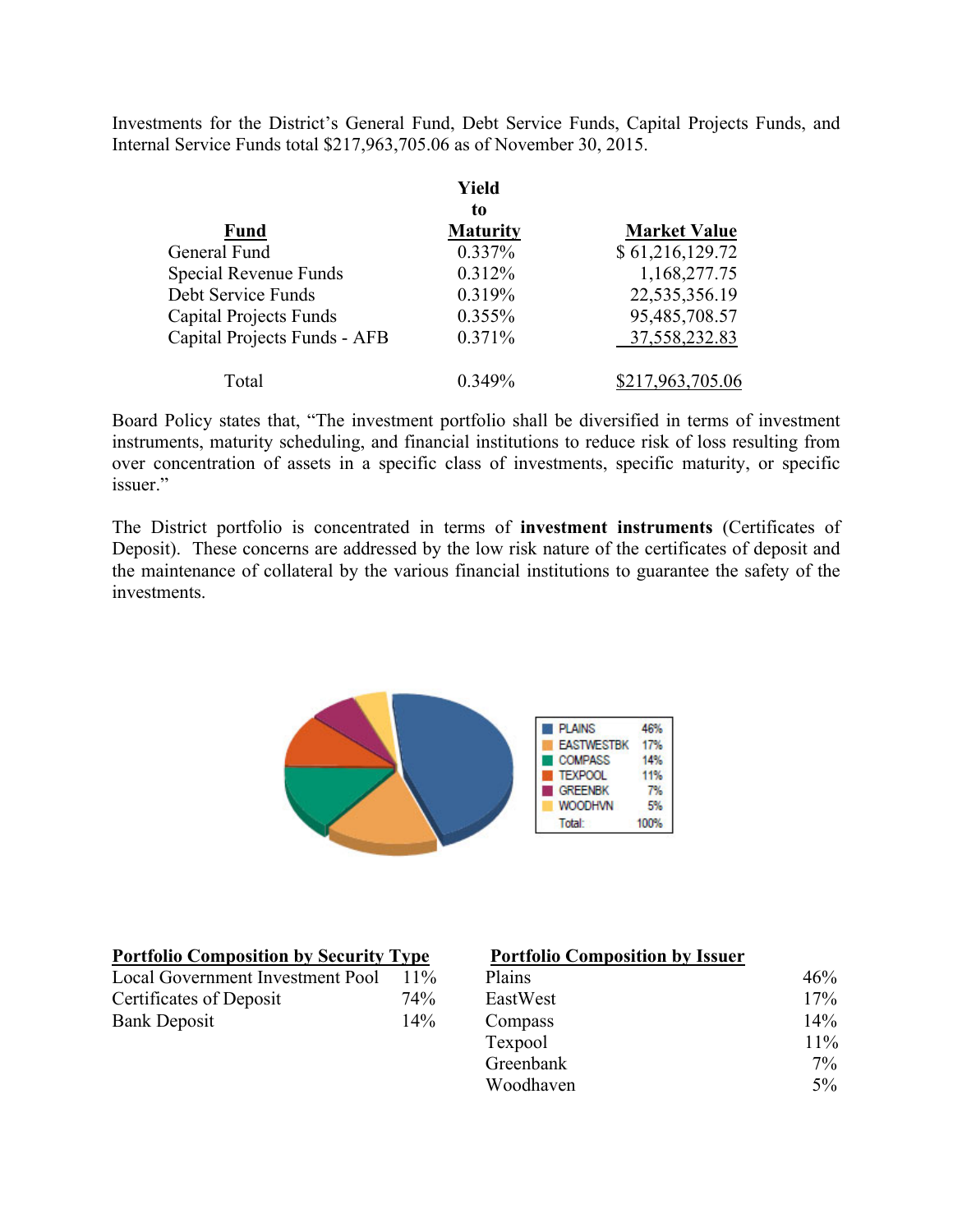

The District portfolio is diversified in terms of **maturity scheduling:** 

|                 | <b>Maturity Schedule</b> |                 |
|-----------------|--------------------------|-----------------|
| Overnight       | 26%                      | \$56,257,427.56 |
| $0 - 3$ Months  | $22\%$                   | 48,032,688.19   |
| $3 - 6$ Months  | 13%                      | 28,615,011.47   |
| $6 - 12$ Months | 39%                      | 85,058,577.84   |

The District portfolio currently outperforms all the **benchmark comparisons**.



Note 1: CMT stands for Constant Maturity Treasury. This data is published in Federal Resene Clatistical Release H.15 and represents an average of all actively traded Treasury securities having that time remaining until mat 1-year and 2-year CMT's are the daily averages for the previous 12-months. Note 2: Benchmark data for TexPool is the monthly average yield.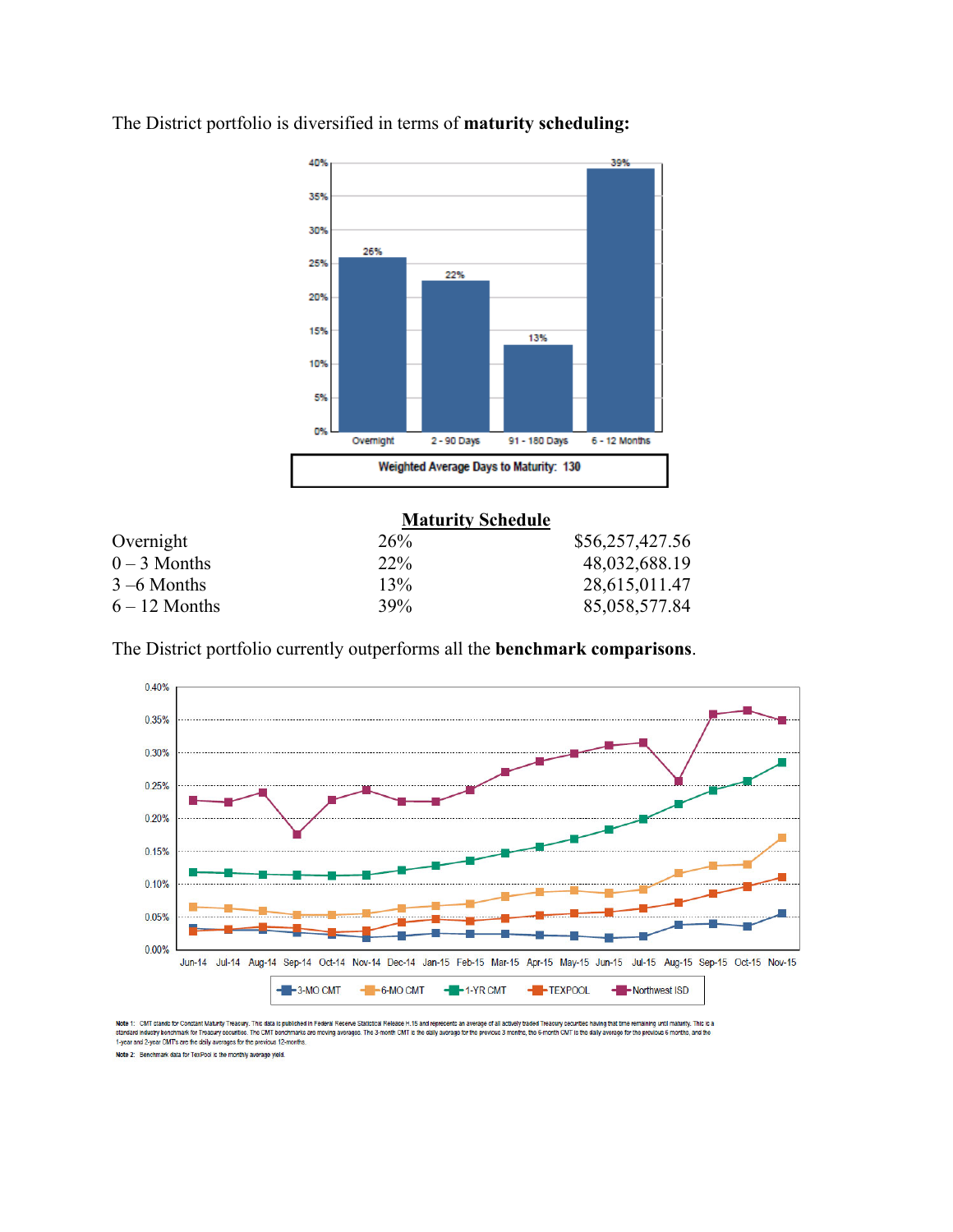

## The **TexPool Economic & Market Commentary for December, 2015**, notes that,

### **Finally time to kick rates off the ground**

Federal Reserve policymakers met a few days ahead of Halloween last month, but that didn't his year marks the 50th anniversary of the beloved TV special, "A Charlie Brown Christmas." But for cash managers, the more apt Peanuts reference is Lucy pulling that football at the last second when Charlie Brown runs to kick it. Federal Reserve Chair Janet Yellen has played her best Lucy impression by postponing an expected liftoff several times already this year.

We—and the majority of the market—think the Fed will raise rates in its December policymaking meeting. A data-dependent Fed will likely find current economic numbers acceptable when it meets Dec. 15-16 even if inflation continues to be low. The labor market has been strong and even the softening in the residential housing has been off set somewhat by corporate sales. Of course, geopolitical violence could derail a hike if everyone responds to it by staying home to watch CNN instead of shopping or eating out. The Fed is concerned about negative externalities and is assessing all avenues, but most lead to a hike.

If that does occur, some have raised concerns about whether rates on money market securities will follow suit given the extreme demand for these types of securities. We believe the Fed's monetary policy tool of the overnight reverse repo facility will not only continue to be effective at establishing a floor under short-term interest rates but also provide adequate supply for those with which it trades. The New York Fed holds over \$2.5 trillion of Treasury securities on its balance sheet that it can make available for reverse-repo transactions with approved counterparties, of which we are one. This gives eligible participants a place to invest if traditional markets appear too expensive.